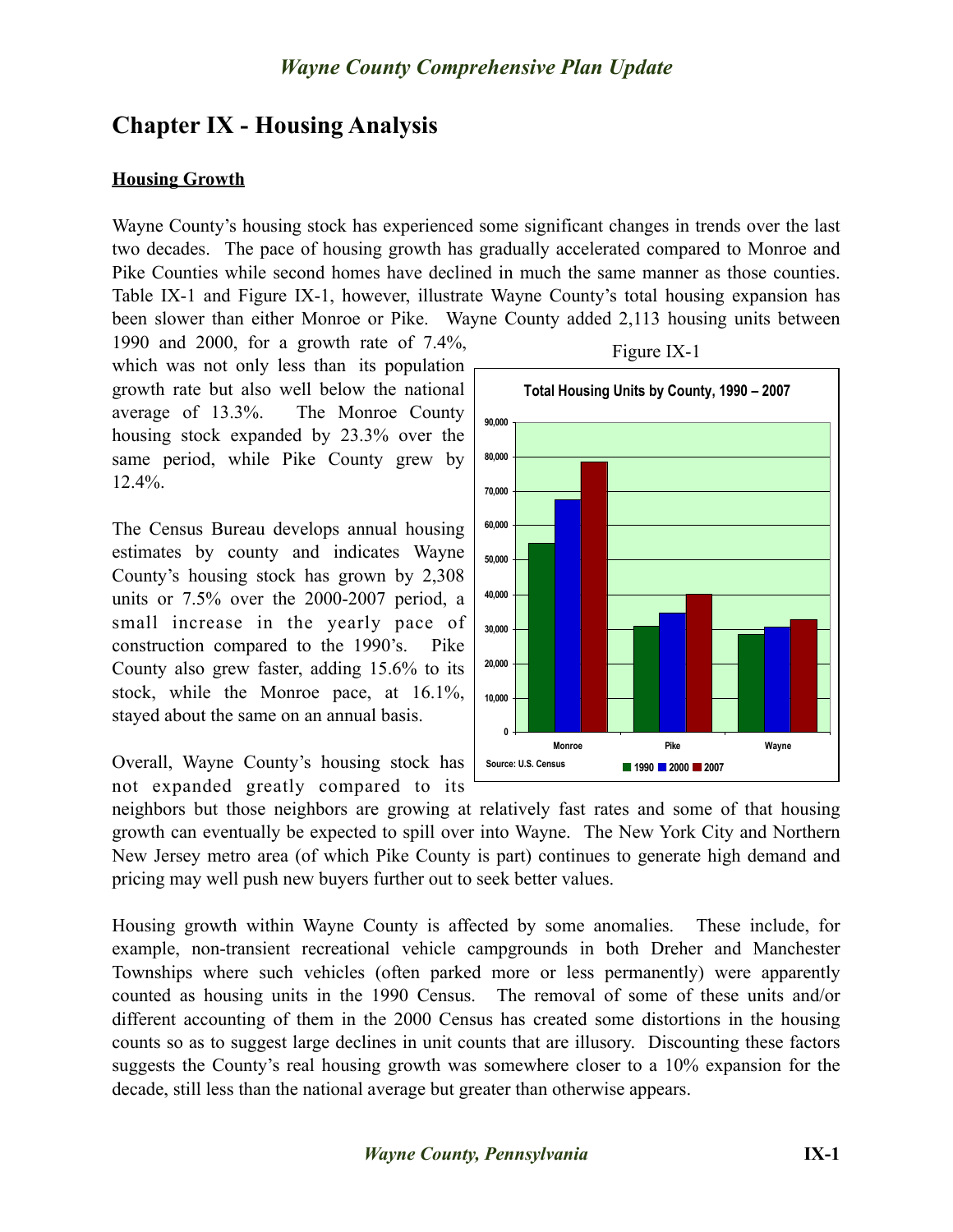|                                    | <b>Units</b> | <b>Units</b> | $90 - 00$  | %        | <b>Seasonal</b> | <b>Seasonal</b> | $90 - 00$ | $\%$      |
|------------------------------------|--------------|--------------|------------|----------|-----------------|-----------------|-----------|-----------|
| Geography                          | 1990         | 2000         | Gain/Loss  | Chg.     | 1990            | 2000            | Gain/Loss | Chg.      |
| <b>United States</b>               | 102,263,678  | 115,904,641  | 13,640,963 | 13.3%    | 3,081,923       | 3,578,718       | 496,795   | 16.1%     |
| <b>Northeast Region</b>            | 20,810,637   | 22,180,440   | 1,369,803  | 6.6%     | 770,986         | 823,429         | 52,443    | 6.8%      |
| Pennsylvania                       | 4,938,140    | 5,249,750    | 311,610    | 6.3%     | 144,359         | 148,230         | 3,871     | 2.7%      |
| Binghamton - MSA                   | 108,223      | 110,227      | 2,004      | 1.9%     | 1,288           | 1,631           | 343       | 26.6%     |
| NY--Northern NJ-Long Island - CMSA | 7,096,741    | 8,213,523    | 1,116,782  | 15.7%    | 112,919         | 154,676         | 41,757    | 37.0%     |
| Scranton--WB--Hazleton - MSA       | 322,709      | 280,494      | $-42,215$  | $-13.1%$ | 21,610          | 7,052           | $-14,558$ | $-67.4%$  |
| <b>Broome County, New York</b>     | 87,969       | 88,817       | 848        | 1.0%     | 1,009           | 1,272           | 263       | 26.1%     |
| Delaware County, New York          | 27,361       | 28,952       | 1,591      | 5.8%     | 7,950           | 7,700           | $-250$    | $-3.1%$   |
| <b>Sullivan County, New York</b>   | 41,814       | 44,730       | 2,916      | 7.0%     | 13,186          | 13,309          | 123       | 0.9%      |
| Lackawanna County, Pennsylvania    | 91,707       | 95,362       | 3,655      | 4.0%     | 1,582           | 1,915           | 333       | 21.0%     |
| Monroe County, Pennsylvania        | 54,823       | 67,581       | 12,758     | 23.3%    | 14,935          | 14,705          | $-230$    | $-1.5%$   |
| Pike County, Pennsylvania          | 30,852       | 34,681       | 3,829      | 12.4%    | 18,369          | 15,350          | $-3,019$  | $-16.4%$  |
| Susquehanna County, Pennsylvania   | 20,308       | 21,829       | 1,521      | 7.5%     | 3,943           | 3,924           | $-19$     | $-0.5%$   |
| <b>Wayne County</b>                | 28,480       | 30,593       | 2,113      | 7.4%     | 11,938          | 10,855          | $-1,083$  | $-9.1%$   |
| <b>Berlin Township</b>             | 899          | 1,008        | 109        | 12.1%    | 200             | 143             | $-57$     | $-28.5%$  |
| Bethany Borough                    | 117          | 128          | 11         | 9.4%     |                 | $\overline{2}$  | 1         | 100.0%    |
| <b>Buckingham Township</b>         | 464          | 526          | 62         | 13.4%    | 194             | 208             | 14        | 7.2%      |
| Canaan Township                    | 358          | 369          | 11         | 3.1%     | 59              | 37              | $-22$     | $-37.3%$  |
| Cherry Ridge Township              | 791          | 864          | 73         | 9.2%     | 159             | 102             | $-57$     | $-35.8%$  |
| <b>Clinton Township</b>            | 968          | 1,098        | 130        | 13.4%    | 320             | 292             | $-28$     | $-8.8%$   |
| Damascus Township                  | 1,956        | 2,248        | 292        | 14.9%    | 713             | 671             | $-42$     | $-5.9%$   |
| Dreher Township                    | 1,190        | 931          | $-259$     | $-21.8%$ | 737             | 403             | $-334$    | $-45.3%$  |
| Dyberry Township                   | 551          | 623          | 72         | 13.1%    | 99              | 113             | 14        | 14.1%     |
| Hawley Borough                     | 644          | 673          | 29         | 4.5%     | 31              | 23              | $\, 8$    | $-25.8%$  |
| Honesdale Borough                  | 2,313        | 2,414        | 101        | 4.4%     | 28              | 39              | 11        | 39.3%     |
| Lake Township                      | 3,218        | 3,524        | 306        | 9.5%     | 1,963           | 1,808           | $-155$    | $-7.9%$   |
| Lebanon Township                   | 277          | 360          | 83         | 30.0%    | 108             | 93              | $-15$     | $-13.9%$  |
| Lehigh Township                    | 2,306        | 2,454        | 148        | 6.4%     | 1,782           | 1,763           | $-19$     | $-1.1%$   |
| Manchester Township                | 1,102        | 754          | $-348$     | $-31.6%$ | 819             | 373             | $-446$    | $-54.5%$  |
| Mount Pleasant Township            | 703          | 759          | 56         | 8.0%     | 199             | 171             | $-28$     | $-14.1%$  |
| Oregon Township                    | 294          | 354          | 60         | 20.4%    | 55              | 59              | 4         | 7.3%      |
| Palmyra Township                   | 520          | 576          | 56         | 10.8%    | 119             | 99              | $-20$     | $-16.8%$  |
| Paupack Township                   | 3,164        | 3,398        | 234        | 7.4%     | 2,063           | 2,126           | 63        | 3.1%      |
| Preston Township                   | 903          | 1,089        | 186        | 20.6%    | 486             | 587             | 101       | 20.8%     |
| Prompton Borough                   | 104          | 112          | 8          | 7.7%     | $\overline{5}$  | 3               | $-2$      | $-40.0%$  |
| Salem Township                     | 2,372        | 2,757        | 385        | 16.2%    | 1,222           | 1,235           | 13        | 1.1%      |
| Scott Township                     | 405          | 492          | 87         | 21.5%    | 190             | 205             | 15        | 7.9%      |
| South Canaan Township              | 611          | 742          | 131        | 21.4%    | 96              | 90              | $-6$      | $-6.3%$   |
| Starrucca Borough                  | 141          | 124          | $-17$      | $-12.1%$ | 67              | 28              | $-39$     | $-58.2%$  |
| <b>Sterling Township</b>           | 556          | 639          | 83         | 14.9%    | 157             | 133             | $-24$     | $-15.3%$  |
| <b>Texas Township</b>              | 1,041        | 1,062        | 21         | 2.0%     | 52              | 42              | $-10$     | $-19.2%$  |
| Waymart Borough                    | 512          | 515          | 3          | 0.6%     | 14              | $\overline{7}$  | $-7$      | $-50.0\%$ |

Table IX-1: Housing Growth, 1990 – 2000

Source: U.S. Census Bureau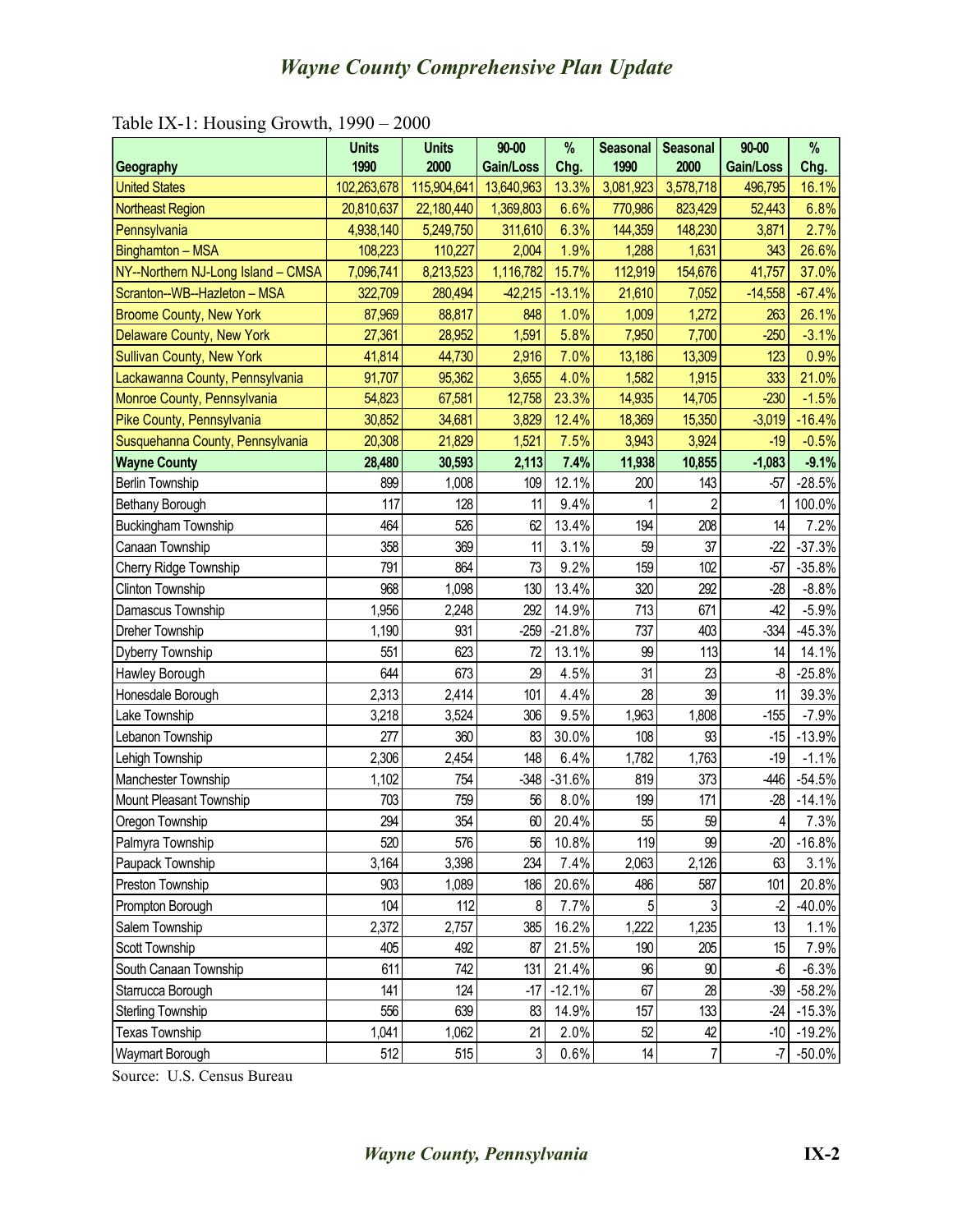#### **Second Homes**

Wayne County has traditionally been a second home resort area, with large concentrations of seasonal housing in the Lake Region as well as parts of the northern and southern regions of the County. The impacts of second homes on both growth and tourism remain very important but have waned over the years.

Second homes (those dwellings classified in the Census as "vacant housing units for seasonal; recreational; or occasional use") represented 35.5% of the total housing stock in Wayne County in 2000, accounting for some 10,855 units. This is more than 10 times the 3.1% national figure (Pennsylvania was even lower at 2.8%), indicating just how important second homes are to the tourism economy of the County. Only Pike County, among Wayne's neighbors, had a higher percentage of second homes (44.3%) and most counties had far less seasonal housing.

Second home ratios within the County were highest in Lehigh Township (71.8%), Paupack Township (62.6%), Preston Township (53.9%) and Lake Township (51.3%). Some 75.4% of second homes within the County were found within just six municipalities; these four plus Damascus and Salem Townships.



The number of second homes has, nevertheless, fallen over the period 1990-2000, both in absolute and relative terms. The County lost 1,083 second homes, a 9.1% decline, over the decade, dropping from 11,938 units in 1990 or 41.9% of all housing to 10,855 units or 35.5% of all units. This pattern was also evident in Monroe and Pike Counties where second home ratios dropped in similar proportions along with absolute numbers of second homes, indicating ongoing conversions of second homes to first homes in all three counties.

Once again, however, the statistics are somewhat distorted by apparent classification problems related to parked recreational vehicles in Dreher and Manchester Townships. These two municipalities experienced a loss of 780 second homes or 72.0% of all declines within the County during the 1990's. Therefore, the second home conversion rate for the County as a whole is not nearly as great as the data might otherwise indicate, although there was still a decline in seasonal housing. Excluding the outliers, Lake Township was most affected, with a loss of 155 second homes, while Preston Township gained 100 seasonally occupied units.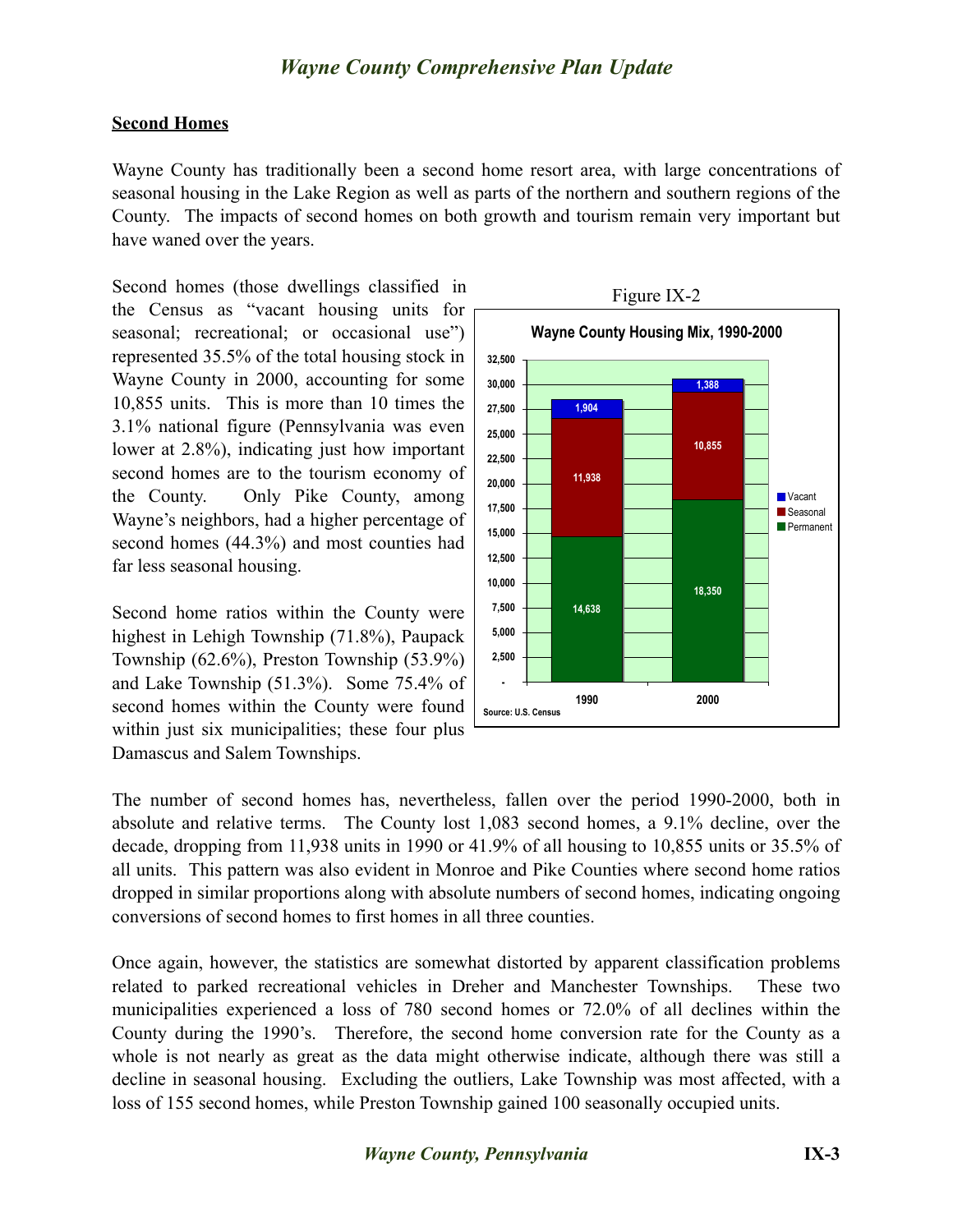#### **Housing Tenure**

Wayne County's permanent housing stock was 80.4% owner-occupied in 2000, well above the national and state rates, as Table IX-2 documents. Renter occupied units are found primarily in Honesdale Borough (959 units or 26.6% of the County total), Hawley Borough (285 units), Salem Township (246 units), Lake Township (240 units) and Texas Township (186 units). Large numbers of both owner and renter units were also occupied by age 55+ householders.

|                                | <b>Occupied</b>                | <b>Owner</b>                    | <b>Renter</b>                   | %                        | %<br><b>Renter</b> | $%$ of                 | $%$ of<br><b>Renters</b> |
|--------------------------------|--------------------------------|---------------------------------|---------------------------------|--------------------------|--------------------|------------------------|--------------------------|
| Geography                      | <b>Housing</b><br><b>Units</b> | <b>Occupied</b><br><b>Units</b> | <b>Occupied</b><br><b>Units</b> | <b>Owner</b><br>Occupied | <b>Occupied</b>    | <b>Owners</b><br>$55+$ | $55+$                    |
| <b>United States</b>           | 105,480,101                    | 69,815,753                      | 35,664,348                      | 66.2%                    | 33.8%              | 41.1%                  | 21.7%                    |
| Pennsylvania                   | 4,777,003                      | 3,406,337                       | 1,370,666                       | 71.3%                    | 28.7%              | 43.8%                  | 28.1%                    |
| <b>Wayne County</b>            | 18,350                         | 14,745                          | 3,605                           | 80.4%                    | 19.6%              | 47.8%                  | 31.7%                    |
| <b>Berlin Township</b>         | 813                            | 675                             | 138                             | 83.0%                    | 17.0%              | 42.4%                  | 23.9%                    |
| Bethany Borough                | 117                            | 94                              | 23                              | 80.3%                    | 19.7%              | 52.1%                  | 8.7%                     |
| <b>Buckingham Township</b>     | 285                            | 237                             | 48                              | 83.2%                    | 16.8%              | 55.3%                  | 37.5%                    |
| Canaan Township                | 309                            | $\overline{272}$                | $\overline{37}$                 | 88.0%                    | 12.0%              | 46.7%                  | 24.3%                    |
| Cherry Ridge Township          | 726                            | 618                             | 108                             | 85.1%                    | 14.9%              | 45.1%                  | 31.5%                    |
| <b>Clinton Township</b>        | 763                            | 679                             | 84                              | 89.0%                    | 11.0%              | 44.8%                  | 39.3%                    |
| Damascus Township              | 1,454                          | 1,285                           | 169                             | 88.4%                    | 11.6%              | 47.9%                  | 30.8%                    |
| Dreher Township                | 492                            | 409                             | 83                              | 83.1%                    | 16.9%              | 48.7%                  | 39.8%                    |
| Dyberry Township               | 498                            | 423                             | $\overline{75}$                 | 84.9%                    | 15.1%              | 44.4%                  | 14.7%                    |
| Hawley Borough                 | 593                            | $\overline{308}$                | 285                             | 51.9%                    | 48.1%              | 51.0%                  | 46.3%                    |
| Honesdale Borough              | 2,166                          | 1,207                           | 959                             | 55.7%                    | 44.3%              | 54.2%                  | 38.2%                    |
| Lake Township                  | 1,632                          | 1,392                           | 240                             | 85.3%                    | 14.7%              | 46.8%                  | 23.8%                    |
| Lebanon Township               | 253                            | $\overline{218}$                | 35                              | 86.2%                    | 13.8%              | 45.9%                  | 34.3%                    |
| Lehigh Township                | 635                            | 532                             | 103                             | 83.8%                    | 16.2%              | 47.0%                  | 15.5%                    |
| Manchester Township            | 345                            | 293                             | $\overline{52}$                 | 84.9%                    | 15.1%              | 48.5%                  | 34.6%                    |
| <b>Mount Pleasant Township</b> | 541                            | 468                             | $\overline{73}$                 | 86.5%                    | 13.5%              | 49.1%                  | 24.7%                    |
| Oregon Township                | 282                            | 254                             | $\overline{28}$                 | 90.1%                    | 9.9%               | 46.1%                  | 28.6%                    |
| Palmyra Township               | 448                            | 397                             | $\overline{51}$                 | 88.6%                    | 11.4%              | 53.7%                  | 29.4%                    |
| Paupack Township               | 1,176                          | 1,040                           | 136                             | 88.4%                    | 11.6%              | 51.1%                  | 20.6%                    |
| Preston Township               | 455                            | 388                             | 67                              | 85.3%                    | 14.7%              | 49.2%                  | 31.3%                    |
| Prompton Borough               | 103                            | 80                              | $\overline{23}$                 | 77.7%                    | 22.3%              | 56.3%                  | 13.0%                    |
| Salem Township                 | 1,400                          | 1,154                           | 246                             | 82.4%                    | 17.6%              | 46.6%                  | 21.1%                    |
| <b>Scott Township</b>          | 261                            | 214                             | 47                              | 82.0%                    | 18.0%              | 55.1%                  | 40.4%                    |
| South Canaan Township          | 610                            | $\overline{518}$                | $\overline{92}$                 | 84.9%                    | 15.1%              | 40.7%                  | 31.5%                    |
| Starrucca Borough              | 89                             | 79                              | $\overline{10}$                 | 88.8%                    | 11.2%              | 51.9%                  | 30.0%                    |
| <b>Sterling Township</b>       | 469                            | 408                             | 61                              | 87.0%                    | 13.0%              | 39.0%                  | 31.1%                    |
| <b>Texas Township</b>          | 943                            | 757                             | 186                             | 80.3%                    | 19.7%              | 47.3%                  | 26.9%                    |
| <b>Waymart Borough</b>         | 492                            | 346                             | 146                             | 70.3%                    | 29.7%              | 45.7%                  | 35.6%                    |

|  | Table IX-2: Housing Tenure, 2000 |  |
|--|----------------------------------|--|
|  |                                  |  |

Source: U.S. Census Bureau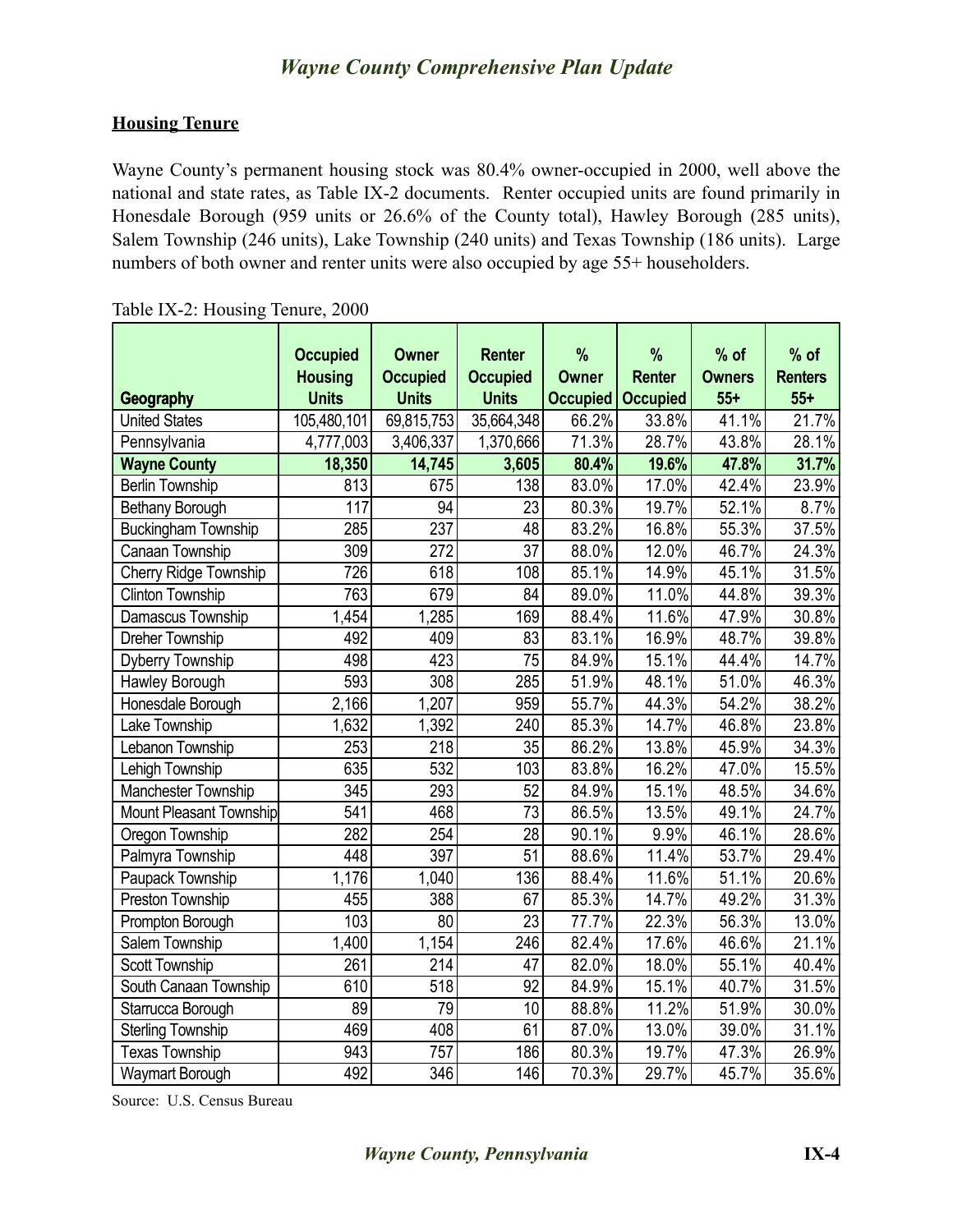#### **Housing Types**

The County's housing stock is mostly composed of single-family detached dwellings, which accounted for 23,985 units or 78.4% of the total in 2000. This compared to Pennsylvania and U.S. ratios of 55.9% and 60.3%, respectively. Only 4.1% of Wayne County's stock (1,246 units) was found in multi-family structures in 2000, compared to 15.9% for the Commonwealth and 22.0% nationwide. The multi-family share of housing has grown slightly from 1990 when it was only 2.8% of the stock (793 units). Almost half (616 units) were found in Honesdale Borough.

| Geography                  | <b>Housing</b><br><b>Units</b> | <b>Single</b><br>Family<br><b>Detached</b> | <b>Single</b><br><b>Family</b><br><b>Attached</b> | <b>Units In</b><br>2 Unit<br><b>Structures</b> | <b>Units In</b><br>3+ Unit<br><b>Structures</b> | <b>Mobile</b><br><b>Homes</b> | Boats, RV's,<br><b>Vans Used</b><br><b>As Housing</b> |
|----------------------------|--------------------------------|--------------------------------------------|---------------------------------------------------|------------------------------------------------|-------------------------------------------------|-------------------------------|-------------------------------------------------------|
| <b>United States</b>       | 115,904,641                    | 69,865,957                                 | 6,447,453                                         | 4,995,350                                      | 25,554,043                                      | 8,779,228                     | 262,610                                               |
| Pennsylvania               | 5,249,750                      | 2,935,248                                  | 940,396                                           | 273,798                                        | 837,059                                         | 258,551                       | 4,698                                                 |
| <b>Wayne County</b>        | 30,593                         | 23,985                                     | 392                                               | 908                                            | 1,246                                           | 3,603                         | 459                                                   |
| <b>Berlin Township</b>     | 1,008                          | 799                                        | 18                                                | 13                                             | 45                                              | $\overline{128}$              | 5                                                     |
| Bethany Borough            | 136                            | 116                                        | $\overline{c}$                                    | 5                                              | $\overline{13}$                                 | 0                             | $\Omega$                                              |
| <b>Buckingham Township</b> | 525                            | 448                                        | $\overline{0}$                                    | 6                                              | 0                                               | $\overline{71}$               | $\mathbf 0$                                           |
| Canaan Township            | 369                            | 283                                        | 5                                                 | $\overline{17}$                                | 0                                               | $\overline{64}$               | 0                                                     |
| Cherry Ridge Township      | 864                            | 687                                        | $\overline{11}$                                   | 14                                             | $\overline{2}$                                  | 150                           | 0                                                     |
| <b>Clinton Township</b>    | 1,060                          | 805                                        | 0                                                 | $\overline{50}$                                | $\overline{32}$                                 | 162                           | $\overline{11}$                                       |
| Damascus Township          | 2,248                          | 1,887                                      | $\overline{12}$                                   | $\overline{20}$                                | 4                                               | 243                           | $\overline{82}$                                       |
| Dreher Township            | 931                            | 750                                        | 5                                                 | 34                                             | 44                                              | 98                            | $\mathbf 0$                                           |
| Dyberry Township           | 568                            | 484                                        | $\overline{6}$                                    | 9                                              | $\overline{11}$                                 | $\overline{58}$               | 0                                                     |
| Hawley Borough             | 673                            | 370                                        | $\overline{21}$                                   | $\overline{90}$                                | $\overline{173}$                                | 19                            | $\Omega$                                              |
| Honesdale Borough          | 2,414                          | 1,266                                      | 48                                                | 359                                            | 616                                             | 125                           | $\Omega$                                              |
| Lake Township              | 3,524                          | 3,155                                      | $\overline{121}$                                  | $\overline{26}$                                | $\overline{53}$                                 | 169                           | 0                                                     |
| Lebanon Township           | 409                            | 338                                        | 3                                                 | 3                                              | 0                                               | 61                            |                                                       |
| Lehigh Township            | 2,454                          | 1,396                                      | $\overline{2}$                                    | $\overline{21}$                                | 9                                               | 786                           | 240                                                   |
| Manchester Township        | 755                            | $\overline{531}$                           | $\overline{2}$                                    | $\overline{2}$                                 | $\overline{21}$                                 | 124                           | $\overline{75}$                                       |
| Mount Pleasant Township    | 824                            | 680                                        | 7                                                 | $\overline{19}$                                |                                                 | 114                           | $\overline{3}$                                        |
| Oregon Township            | 352                            | 294                                        | $\overline{2}$                                    | 5                                              | $\overline{c}$                                  | 47                            | $\overline{2}$                                        |
| Palmyra Township           | 576                            | $\overline{511}$                           | 0                                                 | 8                                              | $\overline{2}$                                  | 55                            | 0                                                     |
| Paupack Township           | 3,398                          | 3,176                                      | 45                                                | $\overline{12}$                                | 83                                              | $\overline{75}$               |                                                       |
| Preston Township           | 942                            | 810                                        | 6                                                 | 6                                              | $\overline{2}$                                  | 104                           | 14                                                    |
| Prompton Borough           | 150                            | $\overline{125}$                           | $\mathbf{0}$                                      | $\overline{17}$                                | 8                                               | 0                             | $\mathbf 0$                                           |
| <b>Salem Township</b>      | 2,757                          | 2,303                                      | 45                                                | 45                                             | 9                                               | 355                           | $\Omega$                                              |
| Scott Township             | 557                            | 420                                        | 0                                                 | 0                                              | 0                                               | 124                           | 13                                                    |
| South Canaan Township      | $\overline{742}$               | 628                                        | 4                                                 | $\overline{10}$                                | $\mathbf{0}$                                    | 100                           | $\mathbf{0}$                                          |
| Starrucca Borough          | 141                            | 120                                        | 3                                                 | 0                                              | 0                                               | $\overline{18}$               | 0                                                     |
| <b>Sterling Township</b>   | 639                            | 522                                        | 4                                                 | 7                                              | 0                                               | 103                           | 3                                                     |
| <b>Texas Township</b>      | 1,062                          | 709                                        | 4                                                 | 61                                             | $\overline{56}$                                 | 232                           | $\overline{0}$                                        |
| Waymart Borough            | $\overline{515}$               | $\overline{372}$                           | 16                                                | 49                                             | 60                                              | $\overline{18}$               | 0                                                     |

Table IX-3: Housing Types, 2000

Source: U.S. Census Bureau

Mobile homes accounted for only 3,603 dwelling units in 2000, a 33.0% decline from the 1990 total of 5,377 units. Lehigh Township had the largest number of mobile homes (786), followed by Salem Township (355 units), Damascus Township (243) and Texas Township (232).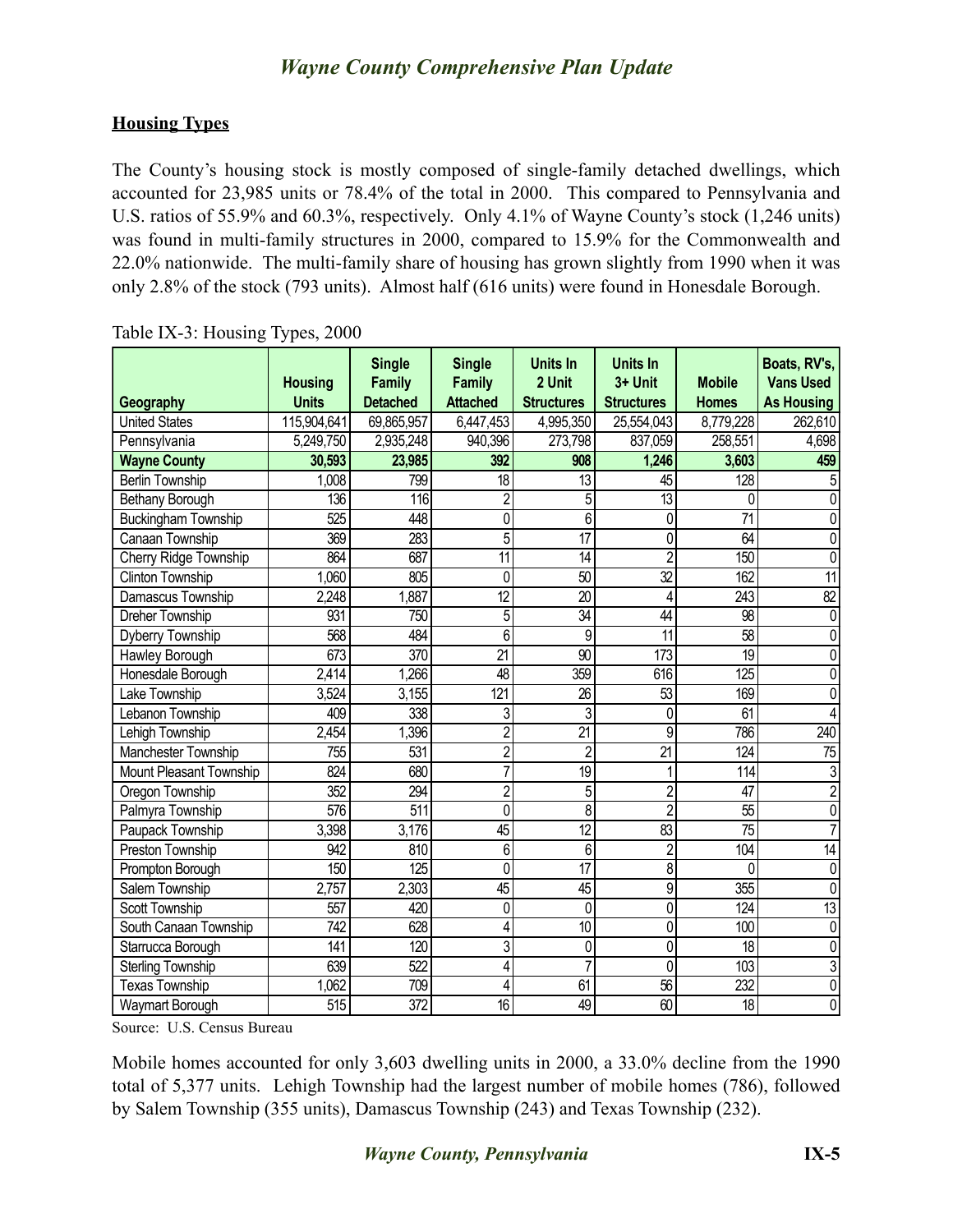#### **Other Housing Characteristics**

Table IX-4 below summarizes data on the age of Wayne County's housing stock. The average age of a dwelling unit in Wayne County in 2000 was 24 years, as compared to 29 years nationwide and 43 years statewide. The oldest homes in Wayne County were found in Hawley, Honesdale and Starrucca Boroughs (all averaging 61 years) while the youngest were found in Lehigh Township (12 years), Lake Township (18 years) and Paupack and Salem Townships (both 19 years).

|                            |                | <b>Units</b>     | <b>Units</b>     | <b>Units</b>     | <b>Units</b>     | <b>Units</b>     | <b>Median</b> |
|----------------------------|----------------|------------------|------------------|------------------|------------------|------------------|---------------|
|                            | <b>Housing</b> | <b>Built In</b>  | <b>Built In</b>  | <b>Built In</b>  | <b>Built In</b>  | <b>Built</b>     | Year          |
| Geography                  | <b>Units</b>   | 1990's           | 1980's           | 1970's           | 1960's           | Before 1960      | <b>Built</b>  |
| <b>United States</b>       | 115,904,641    | 19,701,058       | 18,326,847       | 21,438,863       | 15,911,903       | 40,525,970       | 1971          |
| Pennsylvania               | 5,249,750      | 546,277          | 531,986          | 709,768          | 595,897          | 2,865,822        | 1957          |
| <b>Wayne County</b>        | 30,593         | 6,162            | 6,805            | 5,212            | 2,482            | 9,932            | 1976          |
| <b>Berlin Township</b>     | 1,008          | $\overline{216}$ | $\overline{154}$ | 181              | 89               | 368              | 1973          |
| Bethany Borough            | 136            | $\overline{c}$   | $\overline{11}$  | 23               | $\overline{22}$  | 78               | 1954          |
| <b>Buckingham Township</b> | 525            | $\overline{87}$  |                  | $\overline{64}$  | $\overline{51}$  | 246              | 1963          |
| Canaan Township            | 369            | 65               | 58               | 86               | $\overline{34}$  | $\overline{126}$ | 1973          |
| Cherry Ridge Township      | 864            | 170              | 188              | 133              | $\overline{79}$  | 294              | 1974          |
| <b>Clinton Township</b>    | 1,060          | 152              | $\overline{202}$ | 156              | $\overline{133}$ | 417              | 1968          |
| Damascus Township          | 2,248          | 423              | 494              | 382              | 256              | 693              | 1975          |
| Dreher Township            | 931            | $\overline{132}$ | 156              | 114              | 64               | 465              | 1960          |
| Dyberry Township           | 568            | 99               | $\overline{120}$ | 132              | 48               | 169              | 1975          |
| Hawley Borough             | 673            | $\overline{53}$  | 56               | 50               | $\overline{43}$  | 471              | 1939          |
| Honesdale Borough          | 2,414          | $\overline{200}$ | $\overline{183}$ | 146              | 182              | 1,703            | 1939          |
| Lake Township              | 3,524          | 631              | 1,463            | 790              | $\overline{133}$ | 507              | 1982          |
| Lebanon Township           | 409            | 102              | 102              | 57               | $\overline{33}$  | 115              | 1980          |
| Lehigh Township            | 2,454          | 1,087            | 581              | 298              | $\overline{128}$ | 360              | 1988          |
| Manchester Township        | 755            | 157              | $\overline{179}$ | 115              | 67               | $\overline{237}$ | 1976          |
| Mount Pleasant Township    | 824            | $\overline{129}$ | 133              | 147              | $\overline{75}$  | 340              | 1970          |
| Oregon Township            | 352            | $\overline{79}$  | 94               | $\overline{57}$  | $\overline{18}$  | 104              | 1979          |
| Palmyra Township           | 576            | 139              | $\overline{98}$  | 114              | $\overline{55}$  | 170              | 1976          |
| Paupack Township           | 3,398          | 727              | 1,086            | 658              | $\overline{322}$ | 605              | 1981          |
| Preston Township           | 942            | 64               | 68               | 102              | 109              | 599              | 1954          |
| Prompton Borough           | 150            | $\overline{14}$  | $\overline{22}$  | $\overline{18}$  | $\overline{10}$  | $\overline{86}$  | 1952          |
| Salem Township             | 2,757          | 805              | 653              | 730              | 242              | 327              | 1981          |
| Scott Township             | 557            | $\overline{112}$ | $\overline{75}$  | 149              | $\overline{32}$  | 189              | 1974          |
| South Canaan Township      | 742            | 164              | 123              | $\overline{125}$ | 86               | $\overline{244}$ | 1973          |
| Starrucca Borough          | 141            | $\overline{17}$  | 11               | 8                | $\mathbf 0$      | 105              | 1939          |
| <b>Sterling Township</b>   | 639            | 141              | 183              | 136              | $\overline{26}$  | $\overline{153}$ | 1980          |
| <b>Texas Township</b>      | 1,062          | 125              | 201              | 185              | $\overline{99}$  | 452              | 1968          |
| Waymart Borough            | 515            | $\overline{70}$  | $\overline{34}$  | $\overline{56}$  | 46               | 309              | 1948          |

Table IX-4: Age of Housing

Source: U.S. Census Bureau

Home heating methods vary widely across the County but fuel oil is predominant, accounting for 47.3% of all occupied housing units. Electricity is used to heat another 18.4% of homes and bottled gas (propane) is used in 13.0%. Natural gas heats 10.0% of occupied dwellings.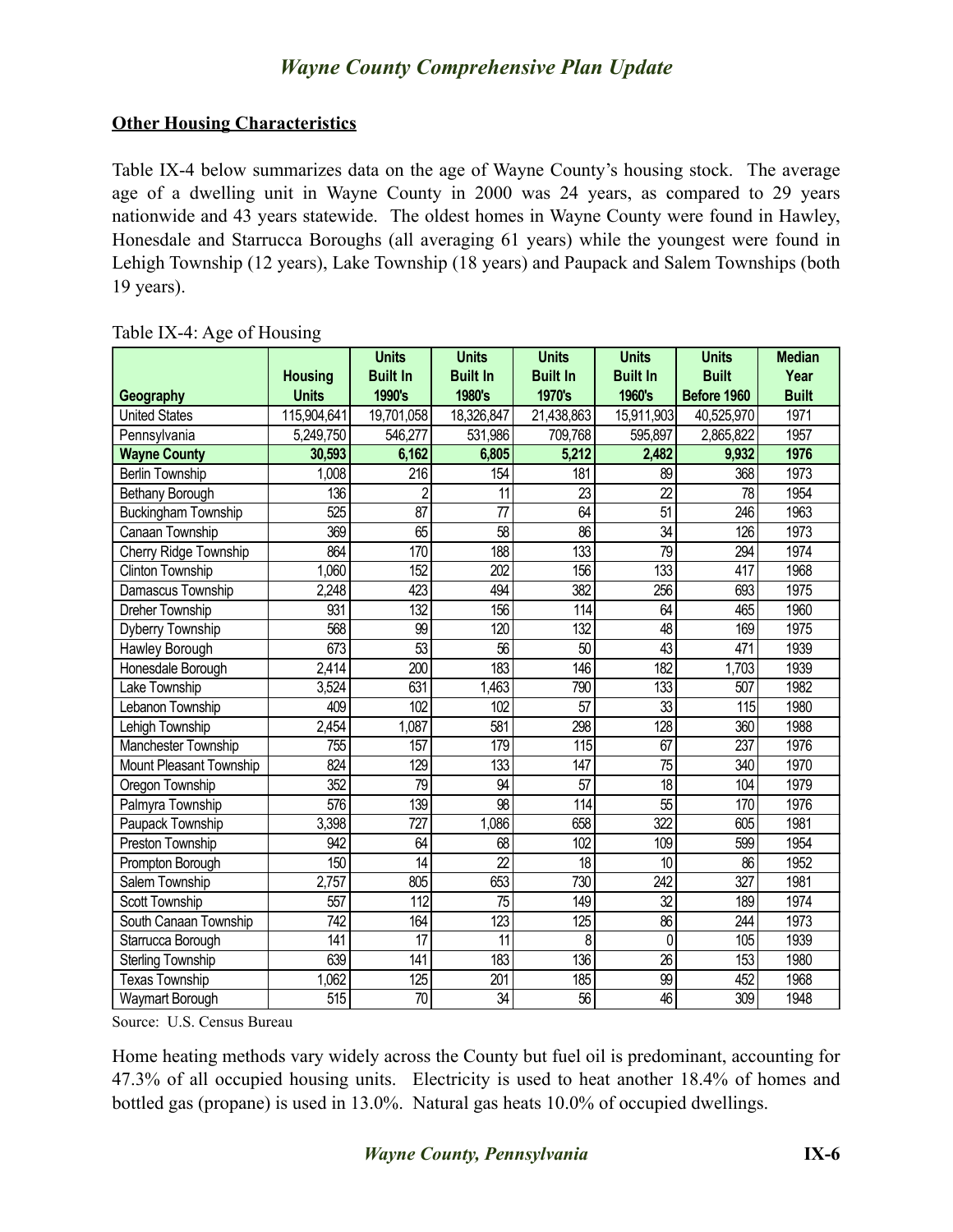|                            | <b>Occupied</b> | <b>Units</b>       | <b>Units</b>                      | <b>Units</b>       | <b>Units</b>     | <b>Units</b>     | <b>Units</b>      |
|----------------------------|-----------------|--------------------|-----------------------------------|--------------------|------------------|------------------|-------------------|
|                            | <b>Housing</b>  | <b>Heated By</b>   | <b>Heated By</b>                  | <b>Heated By</b>   | <b>Heated By</b> | <b>Heated By</b> | <b>Heated By</b>  |
| Geography                  | <b>Units</b>    | <b>Natural Gas</b> | <b>Bottled Gas</b>                | <b>Electricity</b> | <b>Fuel Oil</b>  | Wood             | <b>Coal/Other</b> |
| <b>United States</b>       | 105,480,101     | 54,027,880         | 6,880,185                         | 32,010,401         | 9,457,850        | 1,769,781        | 142,876           |
| Pennsylvania               | 4,777,003       | 2,452,941          | 145,254                           | 786,648            | 1,217,155        | 76,060           | 67,986            |
| <b>Wayne County</b>        | 18,350          | 1,830              | 2,394                             | 3,381              | 8,674            | 1,468            | 532               |
| <b>Berlin Township</b>     | 813             | 15                 | 95                                | $\overline{123}$   | 441              | 81               | $\overline{58}$   |
| <b>Bethany Borough</b>     | 129             | 50                 | $\mathbf{0}$                      | $\overline{21}$    | 46               | 10               | $\overline{2}$    |
| <b>Buckingham Township</b> | 284             | 0                  | $\overline{16}$                   | $\overline{28}$    | 184              | $\overline{54}$  | $\overline{2}$    |
| Canaan Township            | 309             | $\overline{2}$     | $\overline{30}$                   | 51                 | 183              | 29               | $\overline{14}$   |
| Cherry Ridge Township      | 726             | $\overline{19}$    | $\overline{81}$                   | 133                | 407              | 49               | $\overline{37}$   |
| <b>Clinton Township</b>    | 740             | 0                  | $\overline{97}$                   | $\overline{125}$   | 411              | $\overline{71}$  | $\overline{32}$   |
| Damascus Township          | 1,454           | $\overline{10}$    | 130                               | 281                | 800              | 184              | 42                |
| <b>Dreher Township</b>     | 492             | $\mathbf 0$        | $\overline{90}$                   | 76                 | 263              | 48               | $\overline{15}$   |
| Dyberry Township           | 482             | $\overline{22}$    | $\overline{56}$                   | $\overline{82}$    | $\overline{254}$ | 61               | 7                 |
| Hawley Borough             | 593             | 160                | 48                                | 137                | 236              | 8                | $\overline{2}$    |
| Honesdale Borough          | 2,166           | 1,281              | $\overline{145}$                  | 331                | 365              | $\overline{36}$  | $\overline{8}$    |
| <b>Lake Township</b>       | 1,632           | $\overline{16}$    | 395                               | 376                | $\overline{716}$ | $\overline{70}$  | $\overline{55}$   |
| Lebanon Township           | 259             | $\mathbf 0$        | 27                                | 33                 | 150              | $\overline{37}$  | $\overline{12}$   |
| Lehigh Township            | 635             | $\overline{10}$    | $\overline{95}$                   | 110                | 354              | $\overline{19}$  | 45                |
| Manchester Township        | 346             | $\overline{2}$     | $\overline{16}$                   | $\overline{42}$    | 193              | $\overline{81}$  | $\overline{5}$    |
| Mount Pleasant Township    | 553             | $\overline{6}$     | $\overline{47}$                   | 70                 | 320              | 85               | $\overline{25}$   |
| Oregon Township            | 280             | $\overline{0}$     | $\overline{37}$                   | $\overline{37}$    | 126              | $\overline{62}$  | $\overline{16}$   |
| Palmyra Township           | 448             | $\overline{24}$    | 41                                | $\overline{95}$    | 235              | $\overline{34}$  | $\overline{12}$   |
| Paupack Township           | 1,176           | $\overline{2}$     | 236                               | 431                | 399              | 83               | 19                |
| <b>Preston Township</b>    | 462             | 0                  | $\overline{26}$                   | 39                 | $\overline{317}$ | $\overline{70}$  | $\overline{10}$   |
| Prompton Borough           | 126             | $\overline{0}$     | $\overline{18}$                   | $\overline{15}$    | 85               | 5                | $\overline{3}$    |
| Salem Township             | 1,400           | $\overline{19}$    | 329                               | 338                | 642              | $\overline{30}$  | $\overline{27}$   |
| Scott Township             | 238             | 0                  | $\overline{13}$                   | 8                  | 151              | $\overline{64}$  | $\mathbf 0$       |
| South Canaan Township      | 610             | $\overline{0}$     | $\overline{\overline{\text{85}}}$ | 86                 | 354              | $\overline{55}$  | $\overline{30}$   |
| Starrucca Borough          | 93              | $\overline{0}$     | 8                                 | $\overline{12}$    | 52               | 13               | 8                 |
| Sterling Township          | 469             | $\overline{6}$     | $\overline{55}$                   | $\overline{74}$    | 265              | $\overline{37}$  | $\overline{25}$   |
| <b>Texas Township</b>      | 943             | 183                | 146                               | 147                | 382              | $\overline{\pi}$ | $\overline{8}$    |
| Waymart Borough            | 492             | $\overline{3}$     | $\overline{32}$                   | 80                 | 343              | $\overline{15}$  | $\overline{13}$   |

| Table IX-5: Home Heating Methods in Occupied Units, 2000 |  |  |
|----------------------------------------------------------|--|--|
|                                                          |  |  |

Source: U.S. Census Bureau

Dwelling unit sizes are relatively large in Wayne County compared to the Commonwealth and the U.S. as a whole. The bulk of units (66.5%) are three or more bedrooms in size. Table IX-6 following provides the details, indicating only 8.6% of the County's units were one bedroom in size or smaller, in contrast to the national figure of 16.3%.

The County's housing stock sizes reflect the larger households that were traditional to this rural area and also indicate there is no significant overcrowding of housing units. Indeed, declining household sizes and aging may well result in many older households having too much house to maintain. It also, at the same time, creates a market for in-migrating wealthier buyers of these older larger homes. Anecdotal evidence provided by realtors suggests this has already been a factor in attracting some metro area households to the area as both second home and permanent home purchasers.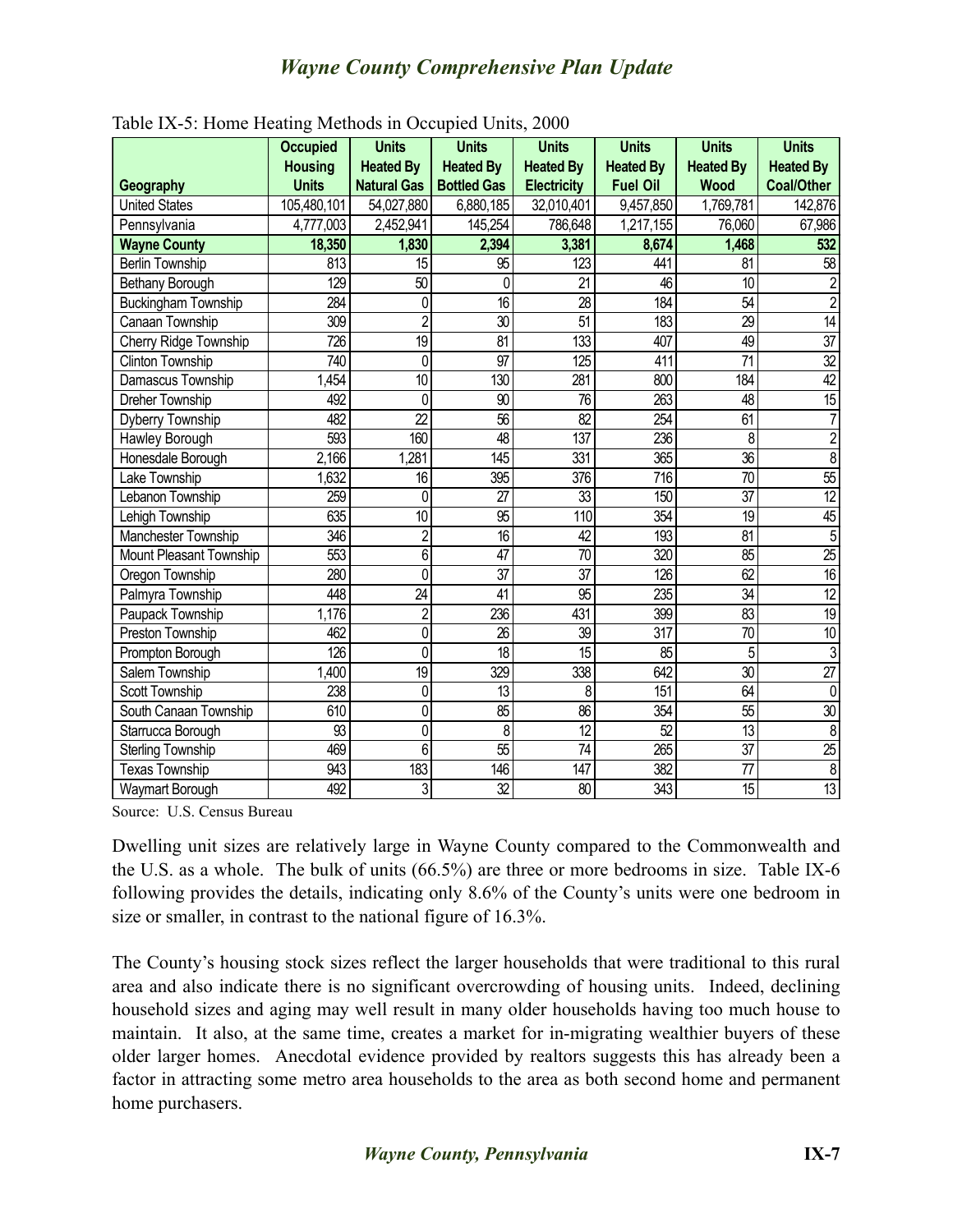|                            | <b>Total</b><br><b>Housing</b> | <b>Efficiency</b> | <b>Units With</b> | <b>Units With</b> | <b>Units With</b>                | <b>Units With</b> | <b>Units</b><br>With $5+$ |
|----------------------------|--------------------------------|-------------------|-------------------|-------------------|----------------------------------|-------------------|---------------------------|
| Geography                  | <b>Units</b>                   | <b>Units</b>      | 1 Bedroom         |                   | 2 Bedrooms 3 Bedrooms 4 Bedrooms |                   | <b>Bedrooms</b>           |
| <b>United States</b>       | 115,904,641                    | 3,422,876         | 15,509,740        | 32,906,513        | 44,469,684                       | 16,011,823        | 3,584,005                 |
| Pennsylvania               | 5,249,750                      | 83,671            | 597,366           | 1,294,804         | 2,275,007                        | 806,244           | 192,658                   |
| <b>Wayne County</b>        | 30,593                         | 447               | 2,191             | 7,612             | 14,357                           | 4,719             | 1,267                     |
| <b>Berlin Township</b>     | 1,008                          | 0                 | 65                | $\overline{220}$  | 466                              | 178               | 79                        |
| <b>Bethany Borough</b>     | 136                            | $\overline{0}$    | 10                | 45                | 56                               | $\overline{20}$   | 5                         |
| <b>Buckingham Township</b> | 525                            | $\overline{10}$   | $\overline{31}$   | 171               | 203                              | $\overline{78}$   | $\overline{32}$           |
| <b>Canaan Township</b>     | 369                            | $\overline{0}$    | 16                | 115               | 192                              | $\overline{34}$   | $\overline{12}$           |
| Cherry Ridge Township      | 864                            | 10                | 50                | 193               | 429                              | 158               | $\overline{24}$           |
| Clinton Township           | 1,060                          | $\overline{22}$   | $\overline{36}$   | 293               | 479                              | $\overline{164}$  | $\overline{66}$           |
| Damascus Township          | 2,248                          | $\overline{91}$   | $\overline{142}$  | 613               | 946                              | 334               | 122                       |
| <b>Dreher Township</b>     | 931                            | 8                 | 61                | 266               | 362                              | 156               | $\overline{78}$           |
| Dyberry Township           | 568                            | $\overline{8}$    | $\overline{27}$   | 134               | 283                              | $\overline{94}$   | $\overline{22}$           |
| Hawley Borough             | 673                            | $\overline{44}$   | 110               | 146               | 212                              | 119               | 42                        |
| Honesdale Borough          | 2,414                          | 0                 | 527               | 604               | 861                              | $\overline{351}$  | $\overline{71}$           |
| Lake Township              | 3,524                          | $\overline{0}$    | 107               | $\overline{717}$  | 2,038                            | 520               | 142                       |
| Lebanon Township           | 409                            | $\overline{0}$    | $\overline{21}$   | 123               | 176                              | $\overline{63}$   | $\overline{26}$           |
| Lehigh Township            | 2,454                          | $\overline{133}$  | 115               | 746               | 1,156                            | 274               | $\overline{30}$           |
| Manchester Township        | $\overline{755}$               | $\overline{18}$   | 138               | 208               | $\overline{271}$                 | 99                | $\overline{21}$           |
| Mount Pleasant Township    | 824                            | $\overline{15}$   | 58                | 207               | 343                              | 157               | $\overline{44}$           |
| Oregon Township            | 352                            | $\overline{7}$    | $\overline{16}$   | $\overline{72}$   | 172                              | 65                | $\overline{20}$           |
| Palmyra Township           | 576                            | $\overline{0}$    | $\overline{35}$   | $\overline{124}$  | 298                              | 89                | $\overline{30}$           |
| Paupack Township           | 3,398                          | 0                 | $\overline{7}$    | 792               | 1,811                            | 586               | 132                       |
| <b>Preston Township</b>    | 942                            | $\overline{16}$   | 190               | 282               | 291                              | $\overline{122}$  | $\overline{41}$           |
| Prompton Borough           | 150                            | 0                 | 0                 | $\overline{37}$   | $\overline{70}$                  | 41                | $\overline{2}$            |
| Salem Township             | 2,757                          | $\overline{9}$    | $\overline{163}$  | 535               | 1,532                            | 441               |                           |
| Scott Township             | 557                            | $\overline{29}$   | $\overline{35}$   | 185               | 180                              | $\overline{90}$   | $\overline{38}$           |
| South Canaan Township      | 742                            | $\overline{2}$    | $\overline{12}$   | 151               | 420                              | 137               | $\overline{20}$           |
| Starrucca Borough          | 141                            | $\overline{7}$    | $\mathbf{0}$      | 40                | 48                               | 34                | $\overline{12}$           |
| <b>Sterling Township</b>   | 639                            | $\overline{6}$    | $\overline{30}$   | 150               | 331                              | $\overline{91}$   | $\overline{31}$           |
| <b>Texas Township</b>      | 1,062                          | $\overline{3}$    | 65                | 360               | 461                              | 130               | $\overline{43}$           |
| Waymart Borough            | $\overline{515}$               | $\overline{9}$    | $\overline{54}$   | $\overline{83}$   | 270                              | $\overline{94}$   | $\overline{5}$            |

Table IX-6: Housing Unit Sizes, 2000

Source: U.S. Census Bureau

Housing conditions are reflected to some degree in the 2000 Census data regarding the lack of complete plumbing and kitchen facilities. Wayne County's housing stock had a higher proportion of units without such facilities than either Pennsylvania or the U.S. as a whole but the numbers are, nevertheless, small relative to total housing counts. Some 2.8% of units lacked complete plumbing and 2.4% were without complete kitchen facilities (see Table IX-7 following).

These numbers must be evaluated, however, in the context of the many second homes and recreational vehicles in the housing stock. Manchester Township, for example, had the highest percentage of homes without complete plumbing, this being explained by the Reflection Lakes development with its many RV's. Likewise, Damascus Township, with many cabins on the Delaware River and Duck Harbor Pond, had many homes without complete kitchen facilities.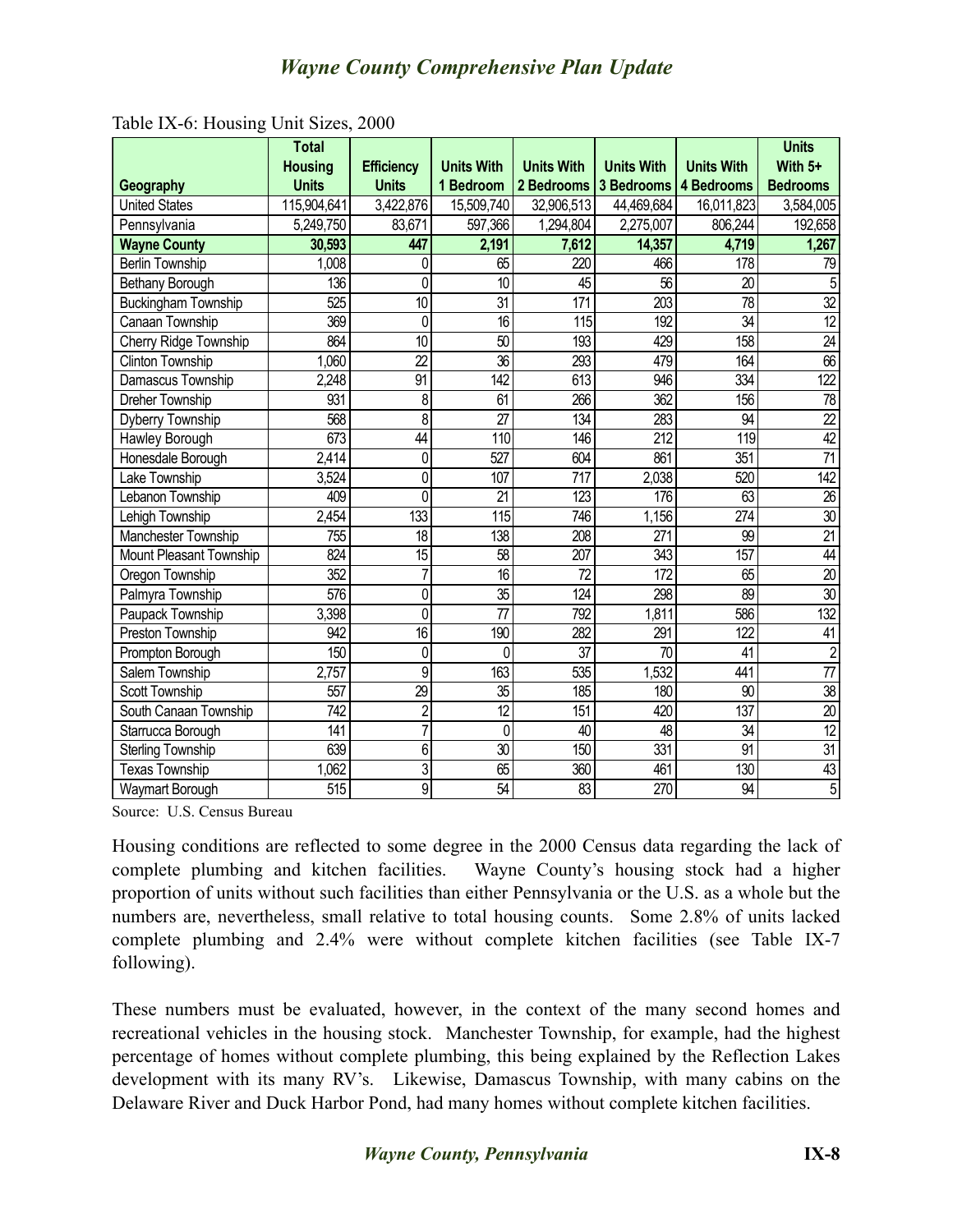|                            | <b>Total</b>     | <b>With</b>      | <b>Without</b>   | % Without       | <b>With</b>      | <b>Without</b>   | % Without       |
|----------------------------|------------------|------------------|------------------|-----------------|------------------|------------------|-----------------|
|                            | <b>Housing</b>   | <b>Complete</b>  | <b>Complete</b>  | <b>Complete</b> | <b>Complete</b>  | <b>Complete</b>  | <b>Complete</b> |
| Geography                  | <b>Units</b>     | <b>Plumbing</b>  | <b>Plumbing</b>  | <b>Plumbing</b> | <b>Kitchens</b>  | <b>Kitchens</b>  | <b>Kitchens</b> |
| <b>United States</b>       | 115,904,641      | 114,569,474      | 1,335,167        | 1.2%            | 114,388,787      | 1,515,854        | 1.3%            |
| Pennsylvania               | 5,249,750        | 5,171,587        | 78,163           | 1.5%            | 5,165,606        | 84,144           | 1.6%            |
| <b>Wayne County</b>        | 30,593           | 29,750           | 843              | 2.8%            | 29,874           | $\overline{719}$ | 2.4%            |
| <b>Berlin Township</b>     | 1,008            | 1,002            | 6                | 0.6%            | 1,000            | 8                | 0.8%            |
| Bethany Borough            | 136              | 136              | 0                | 0.0%            | 136              | 0                | 0.0%            |
| <b>Buckingham Township</b> | 525              | $\overline{510}$ | $\overline{15}$  | 2.9%            | 506              | $\overline{19}$  | 3.6%            |
| Canaan Township            | 369              | 367              | $\overline{2}$   | 0.5%            | $\overline{367}$ | $\overline{2}$   | 0.5%            |
| Cherry Ridge Township      | 864              | 831              | $\overline{33}$  | 3.8%            | 845              | $\overline{19}$  | 2.2%            |
| <b>Clinton Township</b>    | 1,060            | 993              | 67               | 6.3%            | 993              | 67               | 6.3%            |
| Damascus Township          | 2,248            | 2,108            | 140              | 6.2%            | 2,111            | 137              | 6.1%            |
| <b>Dreher Township</b>     | 931              | 904              | $\overline{27}$  | 2.9%            | 906              | $\overline{25}$  | 2.7%            |
| Dyberry Township           | 568              | 563              | 5                | 0.9%            | $\overline{561}$ | $\overline{7}$   | 1.2%            |
| Hawley Borough             | 673              | 662              | $\overline{11}$  | 1.6%            | 654              | $\overline{19}$  | 2.8%            |
| Honesdale Borough          | 2,414            | 2,414            | $\mathbf{0}$     | 0.0%            | 2,406            | 8                | 0.3%            |
| <b>Lake Township</b>       | 3,524            | 3,505            | $\overline{19}$  | 0.5%            | 3,505            | $\overline{19}$  | 0.5%            |
| Lebanon Township           | 409              | 369              | 40               | 9.8%            | 373              | $\overline{36}$  | 8.8%            |
| Lehigh Township            | 2,454            | 2,327            | $\overline{127}$ | 5.2%            | 2,416            | $\overline{38}$  | 1.5%            |
| Manchester Township        | $\overline{755}$ | 643              | $\overline{112}$ | 14.8%           | 666              | 89               | 11.8%           |
| Mount Pleasant Township    | 824              | 789              | $\overline{35}$  | 4.2%            | 789              | $\overline{35}$  | 4.2%            |
| Oregon Township            | 352              | 339              | $\overline{13}$  | 3.7%            | 341              | $\overline{11}$  | 3.1%            |
| Palmyra Township           | 576              | 571              | 5                | 0.9%            | 576              | 0                | 0.0%            |
| Paupack Township           | 3,398            | 3,396            | $\overline{2}$   | 0.1%            | 3,398            | $\overline{0}$   | 0.0%            |
| <b>Preston Township</b>    | 942              | 882              | $\overline{60}$  | 6.4%            | 879              | $\overline{63}$  | 6.7%            |
| Prompton Borough           | 150              | 150              | 0                | 0.0%            | 150              | 0                | 0.0%            |
| Salem Township             | 2,757            | 2,741            | $\overline{16}$  | 0.6%            | 2,749            | 8                | 0.3%            |
| <b>Scott Township</b>      | 557              | 493              | $\overline{64}$  | 11.5%           | 493              | $\overline{64}$  | 11.5%           |
| South Canaan Township      | $\overline{742}$ | 737              | 5                | 0.7%            | 738              | 4                | 0.5%            |
| Starrucca Borough          | 141              | 122              | 19               | 13.5%           | 122              | 19               | 13.5%           |
| <b>Sterling Township</b>   | 639              | 633              | $\overline{6}$   | 0.9%            | 632              | $\overline{7}$   | 1.1%            |
| <b>Texas Township</b>      | 1,062            | 1,053            | $\overline{9}$   | 0.8%            | 1,052            | 10               | 0.9%            |
| Waymart Borough            | 515              | $\overline{510}$ | $\overline{5}$   | 1.0%            | 510              | 5                | 1.0%            |

Table IX-7: Plumbing and Kitchen Facilities, 2000

Source: U.S. Census Bureau

#### **Housing Costs**

Table IX-8 following provides the details on Wayne County housing costs, values and affordability. The median contract rent was \$397 per month in 2000 and the median gross rent (contract rent plus utilities) was \$481 per month, well below the Pennsylvania median of \$531 per month and the U.S. median of \$602 per month.

Some 1,602 renter households, or 44.4% of all renters, paid out 30% or more of their household incomes in gross rent, which could indicate an affordability problem, depending upon the nature of the households. Some smaller households without other obligations are often able and willing to pay more of their incomes out in housing expenses, for example. Regardless, housing expenses were relatively high for many within the County.